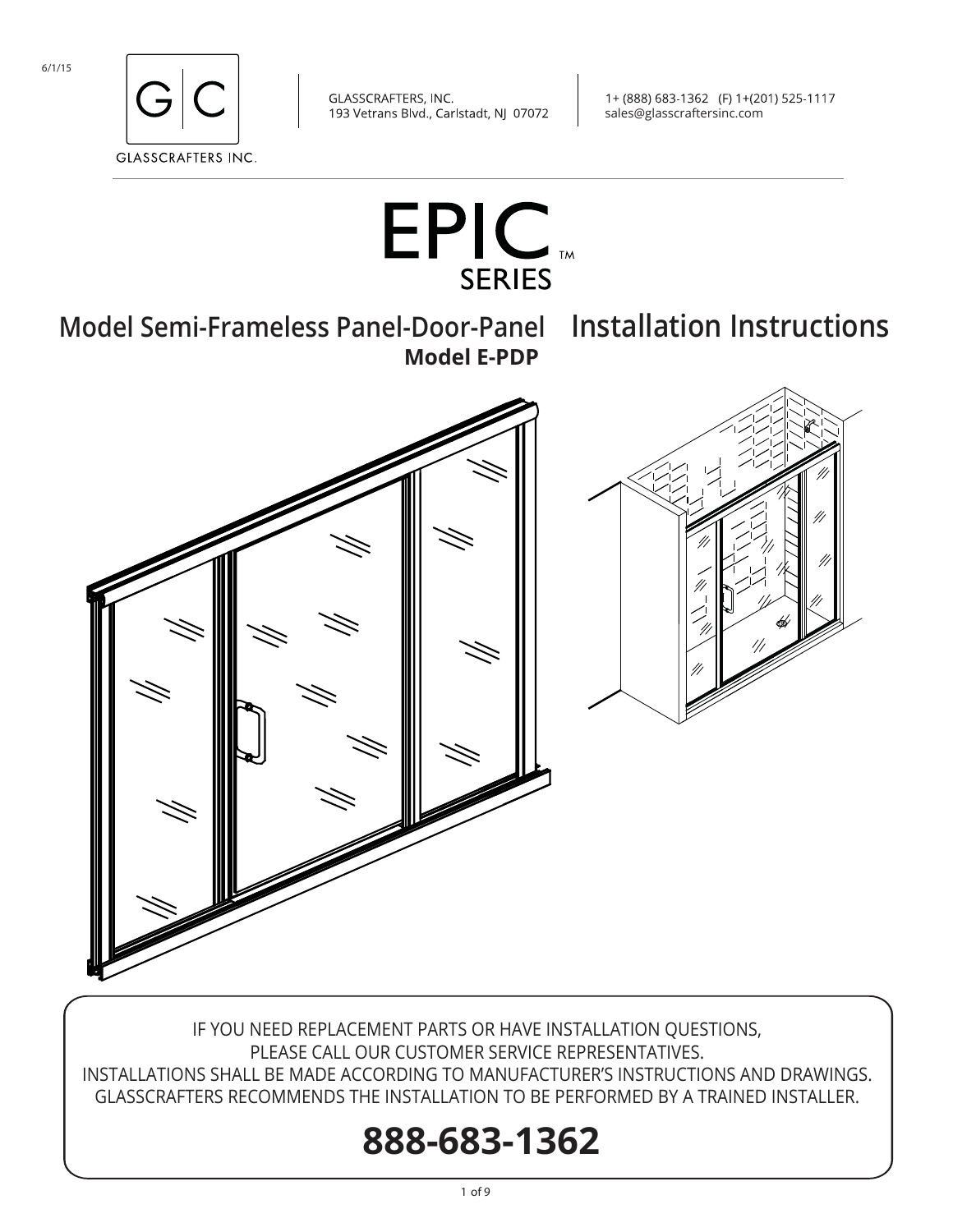## 1/6/1**READ INSTRUCTIONS BEFORE STARTING INSTALLATION**

|     | <b>Item No. Description</b> | Qty |     | <b>Item No. Description</b>     | <b>Qty</b> |
|-----|-----------------------------|-----|-----|---------------------------------|------------|
| #1  | <b>Threshold</b>            |     | #11 | 1/2" Tek Screws                 |            |
| #2  | Wall Jambs                  |     | #12 | Header/T-hold Insert            |            |
| #3  | Anchors                     | 6   | #13 | Strike Jamb                     |            |
| #4  | 8x1 1/2" Screws             | 6   | #14 | <b>Vertical Glazing Vinyls</b>  |            |
| #5  | <b>Setting Blocks</b>       |     | #15 | <b>Horizontal Glazing Vinyl</b> |            |
| #6  | <b>Bulb Seal</b>            |     | #16 | Hinge Jamb                      |            |
| #7  | H-Post                      |     | #17 | Deflector                       |            |
| #8  | Header                      |     | #18 | Clamp-on Magnet and pad         |            |
| #9  | 8x7/16 Screws               | 12  | #19 | Hinge Stile                     |            |
| #10 | Slide in Magnet             |     | #20 | D-Pull Handle                   |            |

 **CAUTION:** Risk of injury or product damage. Do not attempt to cut tempered glass. **IMPORTANT!** Children should be supervised at all times while in Tub/Shower Enclosure. **IMPORTANT!** Never use Door Handle to support yourself. This is for towels or wash cloths only.

| $\Gamma$                    |                                        | <b>HHHH</b>             | MMMMMMM<br>#4- #8x 1 1/2" |                                    | <u>고드</u>        |
|-----------------------------|----------------------------------------|-------------------------|---------------------------|------------------------------------|------------------|
| ld<br>اللہ<br>#1- Threshold | #2 -Wall Jamb                          | #3- Anchors             | MANAMANANA<br>#9-#8x7/16" | #5 Setting Blocks                  | #6- Bulb Seal    |
|                             | ᠲᡗ<br>πr                               |                         | <b>MMMMMMMMMMM</b>        |                                    |                  |
| #7 H- Post                  | #8 Header                              | #10- Slide-in<br>Magnet | #11-1/2" Tek Screws       | #12-Header/<br>T-Hold Inserts      | #13- Strike Jamb |
| #14 Vertical                |                                        | වු                      |                           | $\prod\limits_{i=1}^n$             |                  |
| <b>Glazing Vinyl</b>        | #15 Horizontal<br><b>Glazing Vinyl</b> | #16- Hinge Jamb         | #17- Deflector            | #18-Clamp-on<br>Metal Pad / rubber | #19- Hinge Stile |
|                             |                                        |                         |                           |                                    |                  |

### **Please Note:**

#20 - 6" D-pull

\* Parts #16, #19, #6, #10 and the Door Glass are pre-assembled in factory.

- \* Part #20 Standard D-pull. Additional handles are available.
- \* Part # 9 included in the package with wrap around black rubber pad.
- \* Please contact Customer Service with replacement parts requests. When ordering replacement parts, please specify the Model Number, Item Number & Part Description.

\* Save Installation Instructions For Future Reference And In The Event You Need To Order A Replacement Part.

## PLEASE STOP THE INSTALLATION AND CONFIRM WITH FACTORY IF THE ACTUAL NUMBER OR TYPE OF PARTS IS DIFFERENT.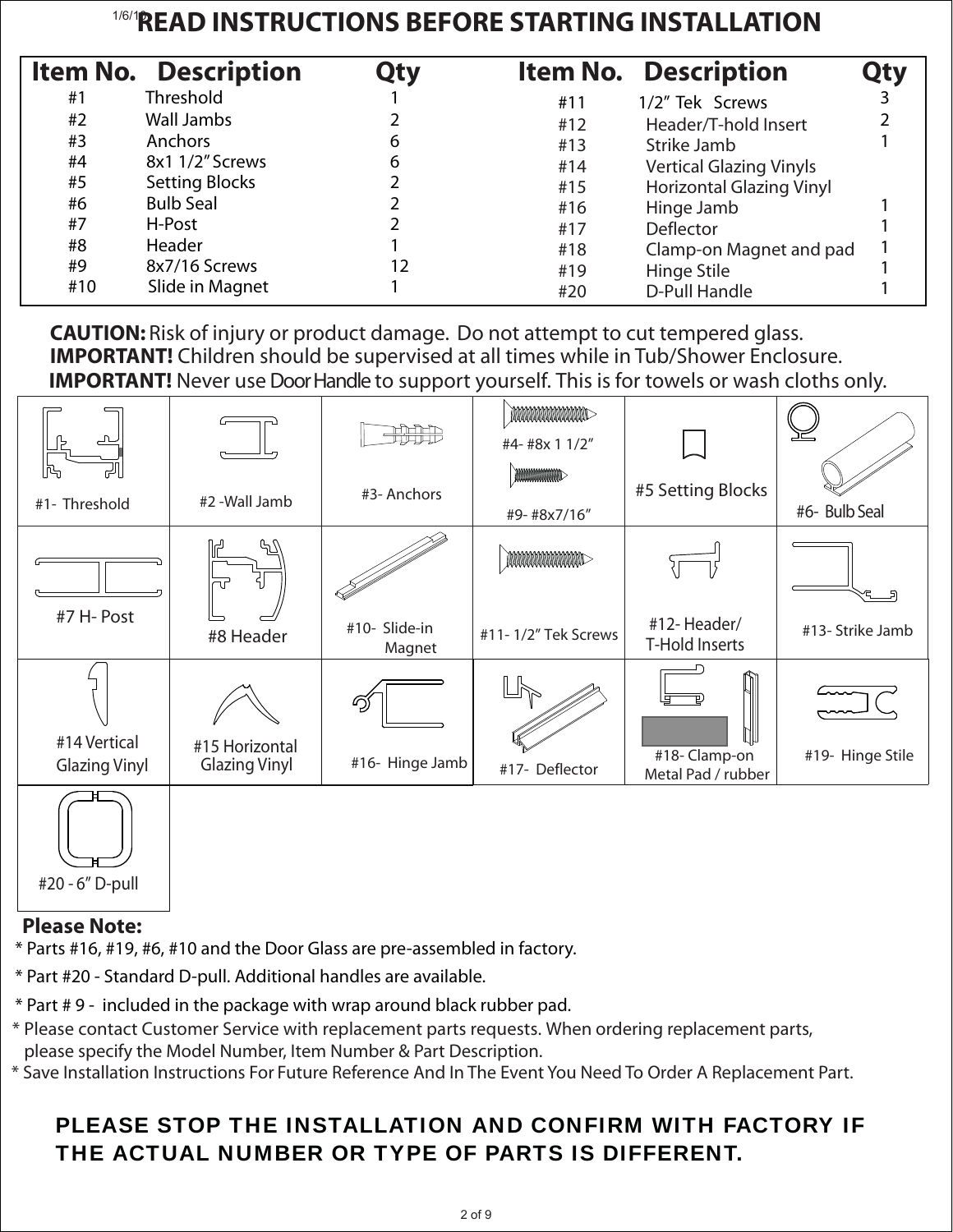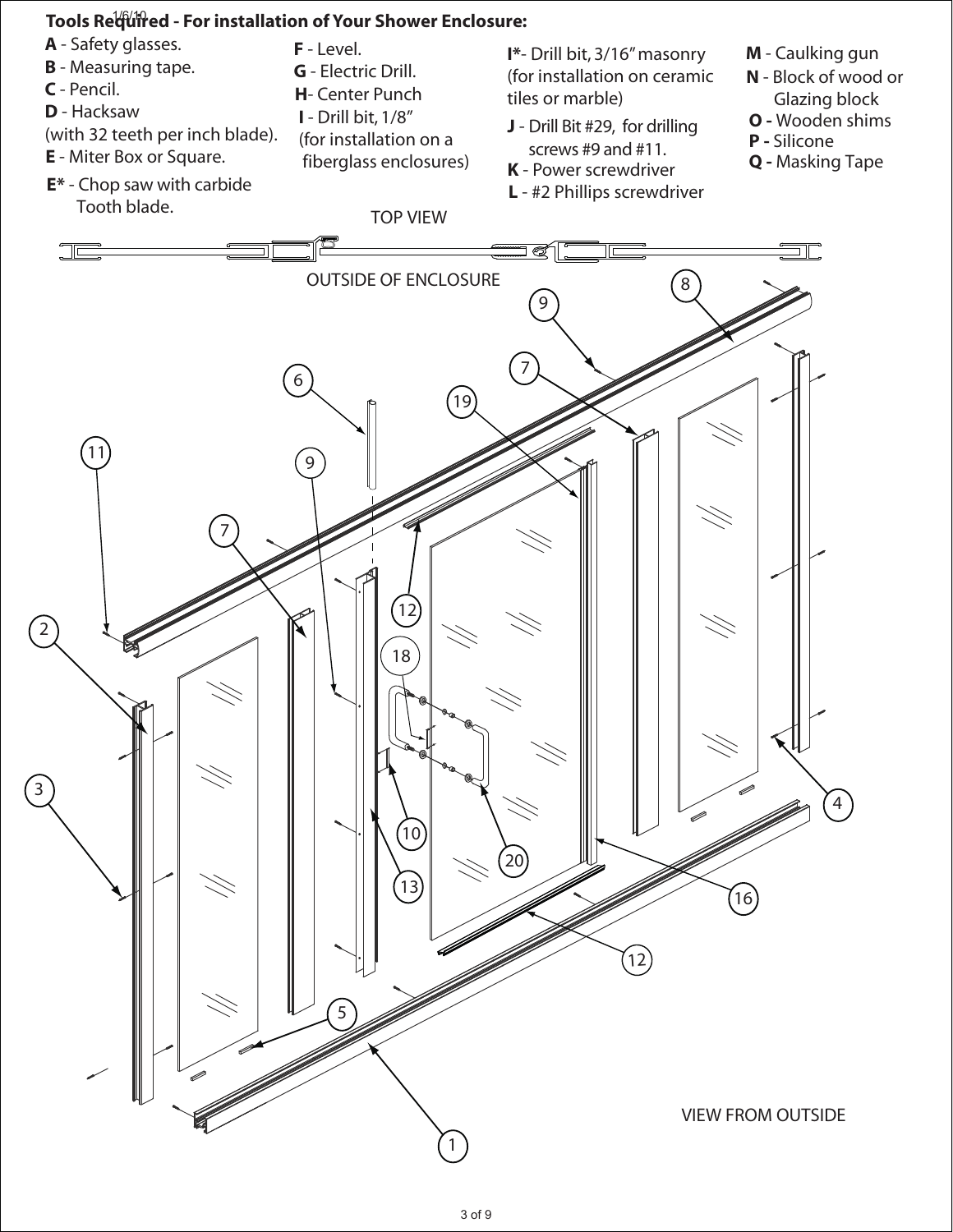#### **Installation Instructions For GlassCrafters Semi-Frameless Panel-Door -Panel IMPORTANT: Read all instructions carefully and become familiar with all parts before installation.** 1/6/10

**Unpacking:** Care should be taken unpacking your Shower Enclosure. Place the Glass Panels in an upright,

Safe location to avoid damage. Never place glass directly on hard surface.

 **A Box cutter should not be used to open box.**

 **Please remove all staples from the box prior to unpacking metal and glass.**

**Cleaning:** Never use scouring powder, pads or sharp instruments on metal work or glass panels. We recommend the use of a squeegee after each shower to eliminate water spots on the inside of the glass panels.

An occasional wiping down of the glass panels and anodized aluminum parts with a mild detergent,diluted in water,is all that is needed to keep your Shower /Tub Enclosure looking brand new.

**Please Note;** this Shower Enclosure Door ONLY swings outward. Be sure to allow room for the door to open.



Determine if your Tub/Shower Stall Enclosure ledge is Level & Walls are plumb as shown in Sketch 1A.

If they are out of level/Plumb by more than 1/4", STOP and call Customer Service.

A Base filler and /or Wall Jamb Filler is recommended for obtaining proper adjustment; both are available through Customer Service.

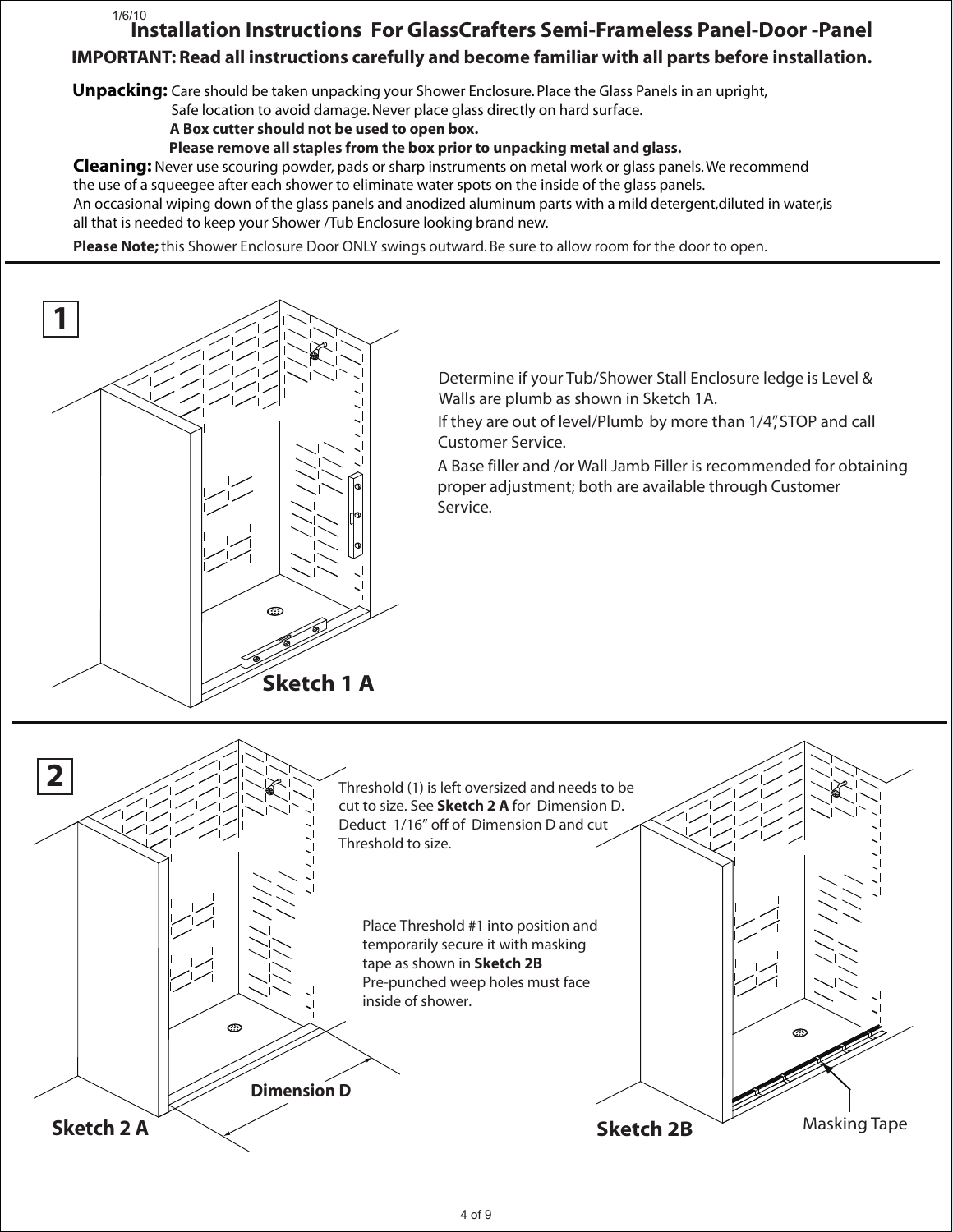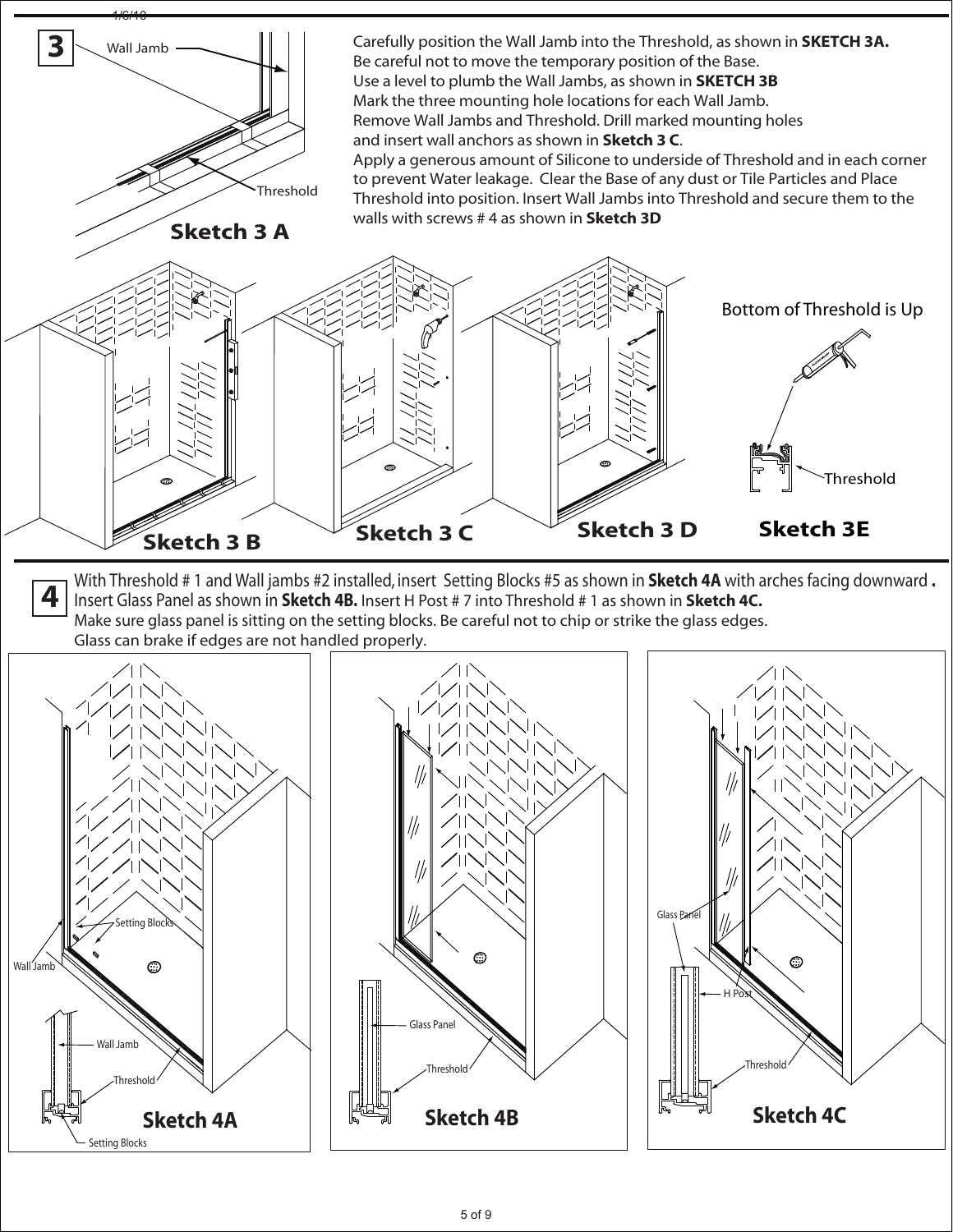1/6/10

**5**



Cut (4) 1" pieces of horizontal glazing vinyl #15 and (12) 1" pieces of vertical vinyl #14

Tuck 1" cuts of vinyl into Threshold #1, Wall Jamb #2 and "H"- Post #7 to temporary secure glass panels in place. See page 8, Sketch 9 for details.

This is a temporary setup. 1" cuts must be replaced later with continuous strips of glazing vinyl.

Make sure "H" Post #7 is plumb and space between "H" post and Wall Channel #2 is same on the bottom and on top.

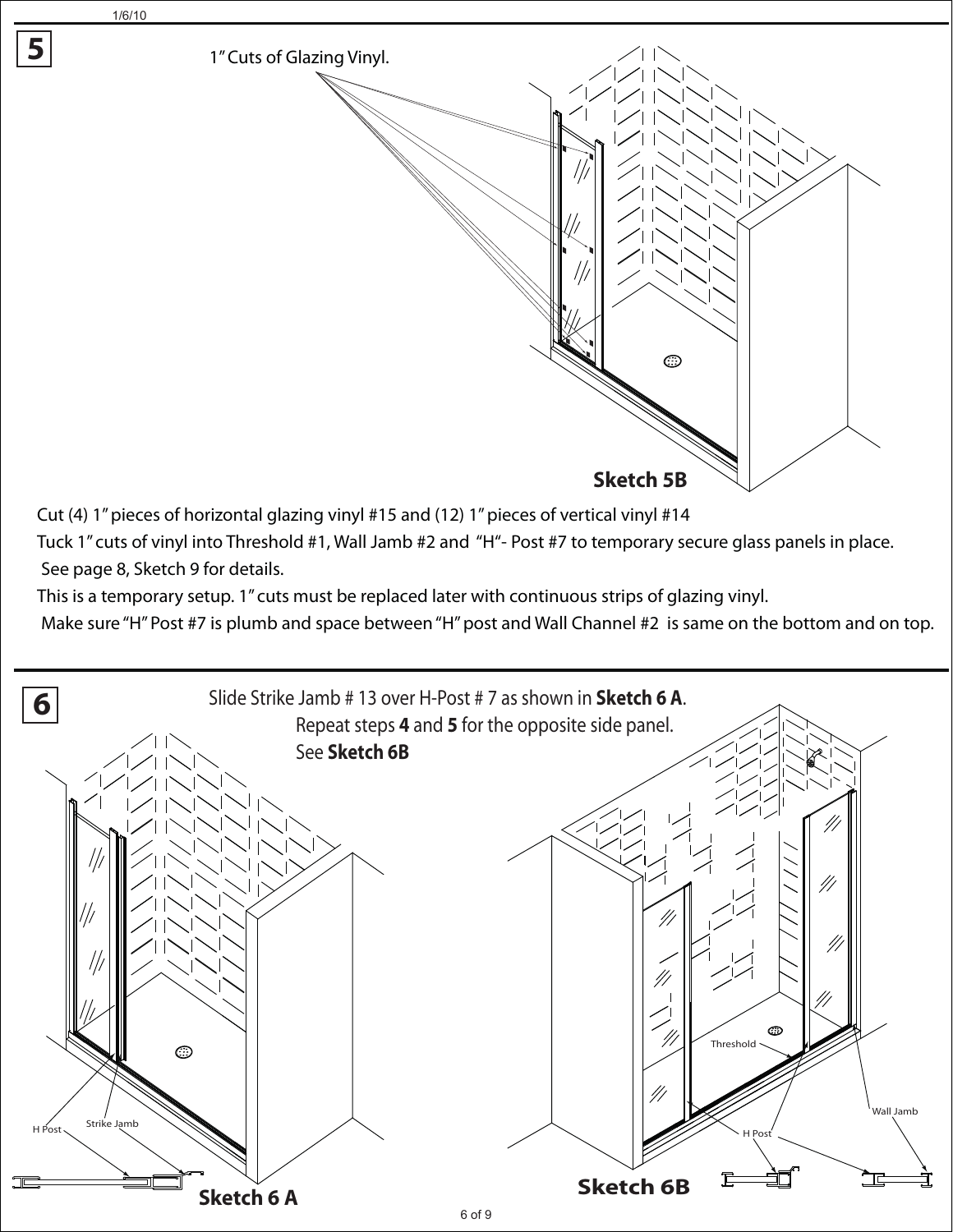

**8** Carefully position the Door Panel # 10 onto Shims and slide into position as shown in **Sketch 8B.** Close Door making sure that Door does not hit Strike Jamb.

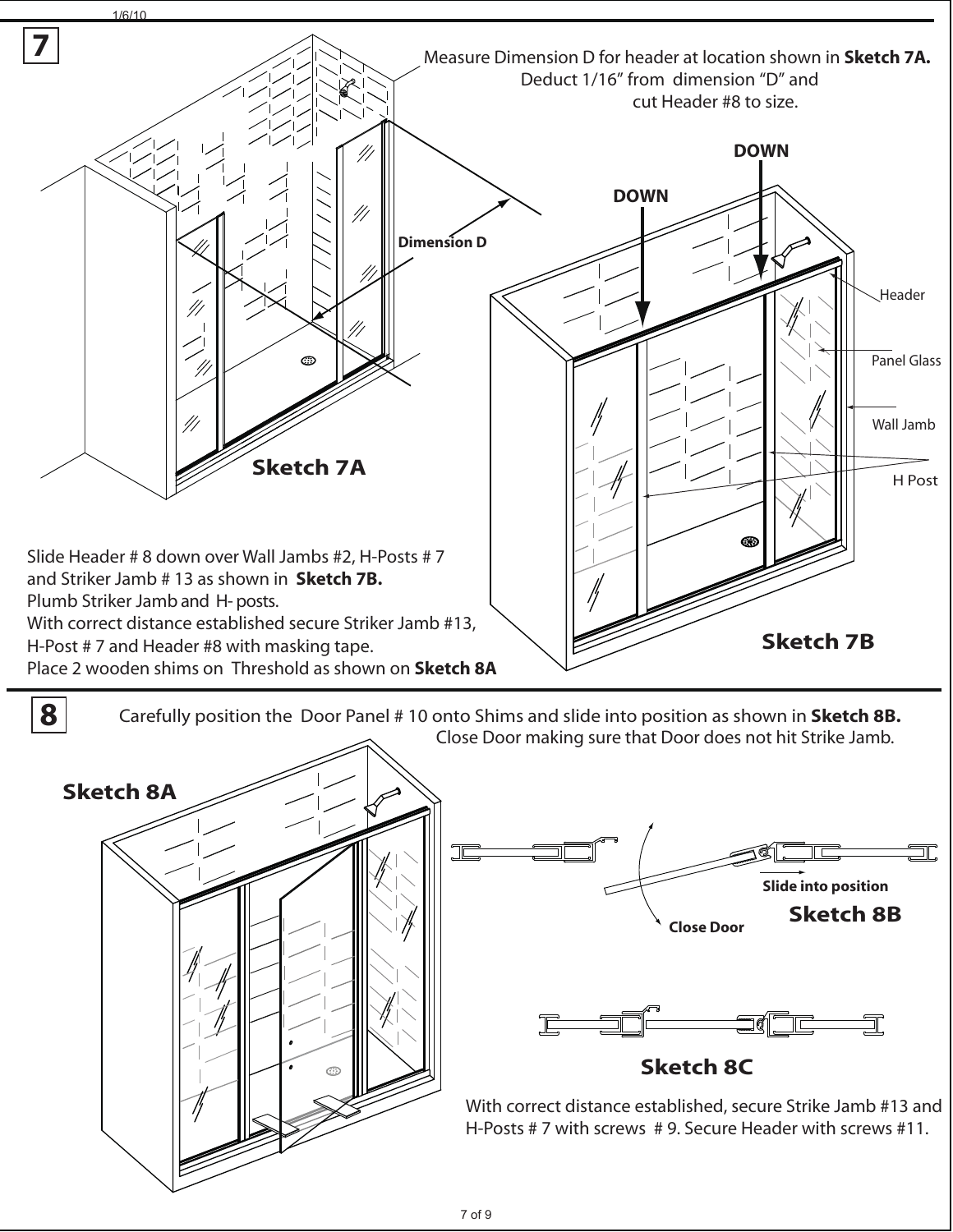Remove Temporary 1" cuts of Glazing Vinyls. Insert Horizontal Vinyl# 15 and vertical Vinyl # 14

as shown in **Sketch 9A and 9B** and tuck them in.



**9**

1/6/10

8 of 9